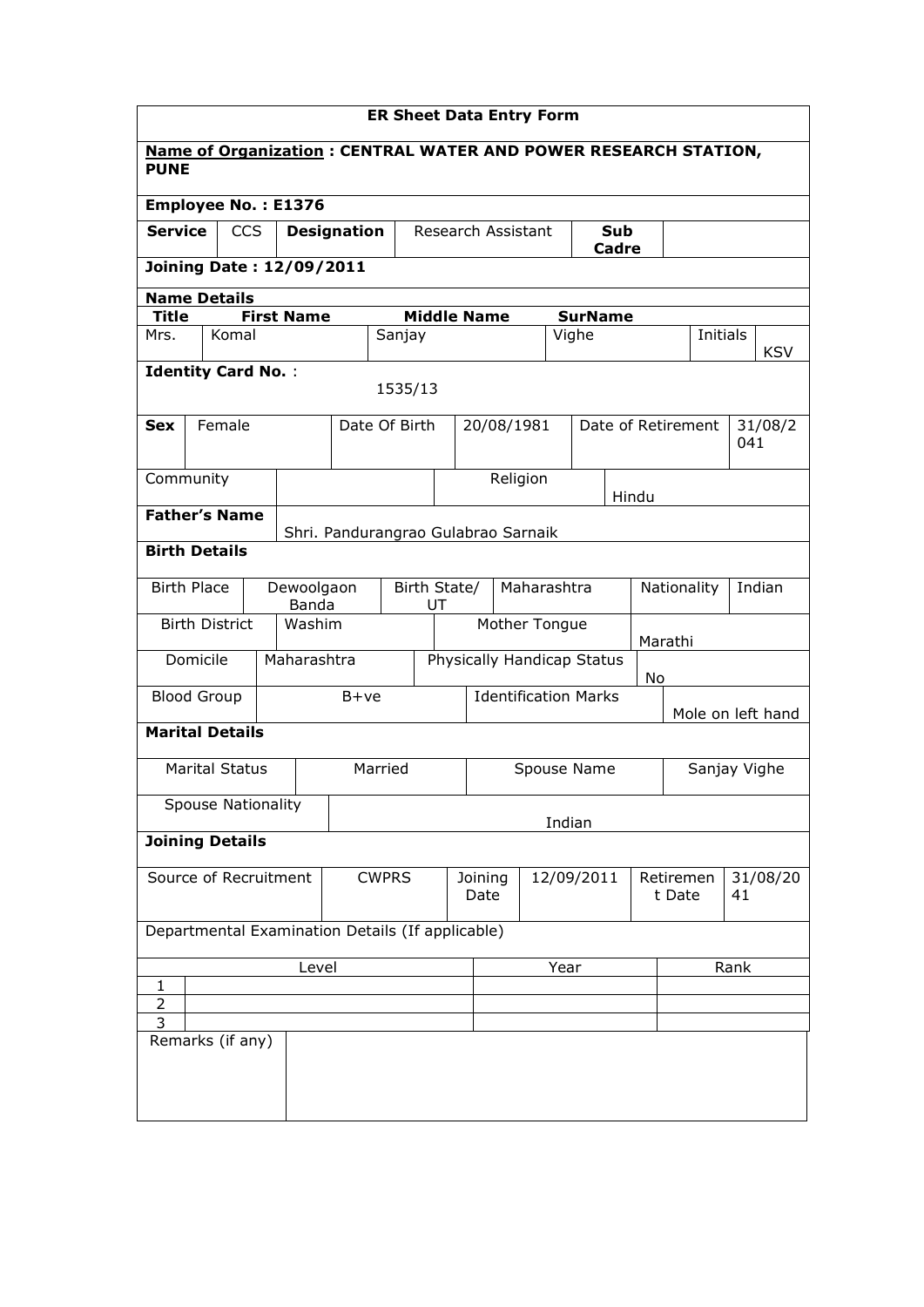| Languages known             |                  |             |              |              |
|-----------------------------|------------------|-------------|--------------|--------------|
|                             | Name of Language | <b>Read</b> | <b>Write</b> | <b>Speak</b> |
| Indian Languages 1<br>Known | Marathi          | Yes         | Yes          | Yes          |
| $\overline{2}$              | Hindi            | Yes         | Yes          | Yes          |
| 3                           | English          | Yes         | Yes          | Yes          |
|                             |                  |             |              |              |
| Foreign Languages           |                  |             |              |              |
| Known                       |                  |             |              |              |
| $\overline{2}$              |                  |             |              |              |
| 3                           |                  |             |              |              |

## Details of deputation (if applicable)

| Name of the Office | Post held at that<br>time in parent office | Name of post<br>(selected for<br>deputation | Period of deputation |      |  |  |
|--------------------|--------------------------------------------|---------------------------------------------|----------------------|------|--|--|
|                    |                                            |                                             | Since                | From |  |  |
|                    |                                            |                                             |                      |      |  |  |

## Details of Foreign Visit

| SI.<br>No. | Place of Visit | Date of<br>visit | Post held at<br>that time | Whether it<br>is a<br>personal or | Details of visit |
|------------|----------------|------------------|---------------------------|-----------------------------------|------------------|
|            |                |                  |                           | official visit                    |                  |
|            |                |                  |                           |                                   |                  |

## Transfer/Posting Detail (if applicable)

| Place                                                                                                       |            | Period of posting |       |                  |  |  |  |
|-------------------------------------------------------------------------------------------------------------|------------|-------------------|-------|------------------|--|--|--|
|                                                                                                             | Since      |                   |       | From             |  |  |  |
| Qualification 1 (Use extra photocopy sheets for multi qualifications, experience, training, awards details) |            |                   |       |                  |  |  |  |
| Qualification                                                                                               |            | Discipline        |       | Specialization 1 |  |  |  |
| <b>BE</b>                                                                                                   |            | Civil Engineering |       |                  |  |  |  |
| Year                                                                                                        | Division   | CGPA/ % Marks     |       | Specialization 2 |  |  |  |
| 2003                                                                                                        | Ist        | 69%               |       |                  |  |  |  |
| Institution                                                                                                 | University |                   | Place | Country          |  |  |  |
| B.N. College of<br>Engineering                                                                              | Amaravati  |                   | Pusad | India            |  |  |  |
|                                                                                                             |            |                   |       |                  |  |  |  |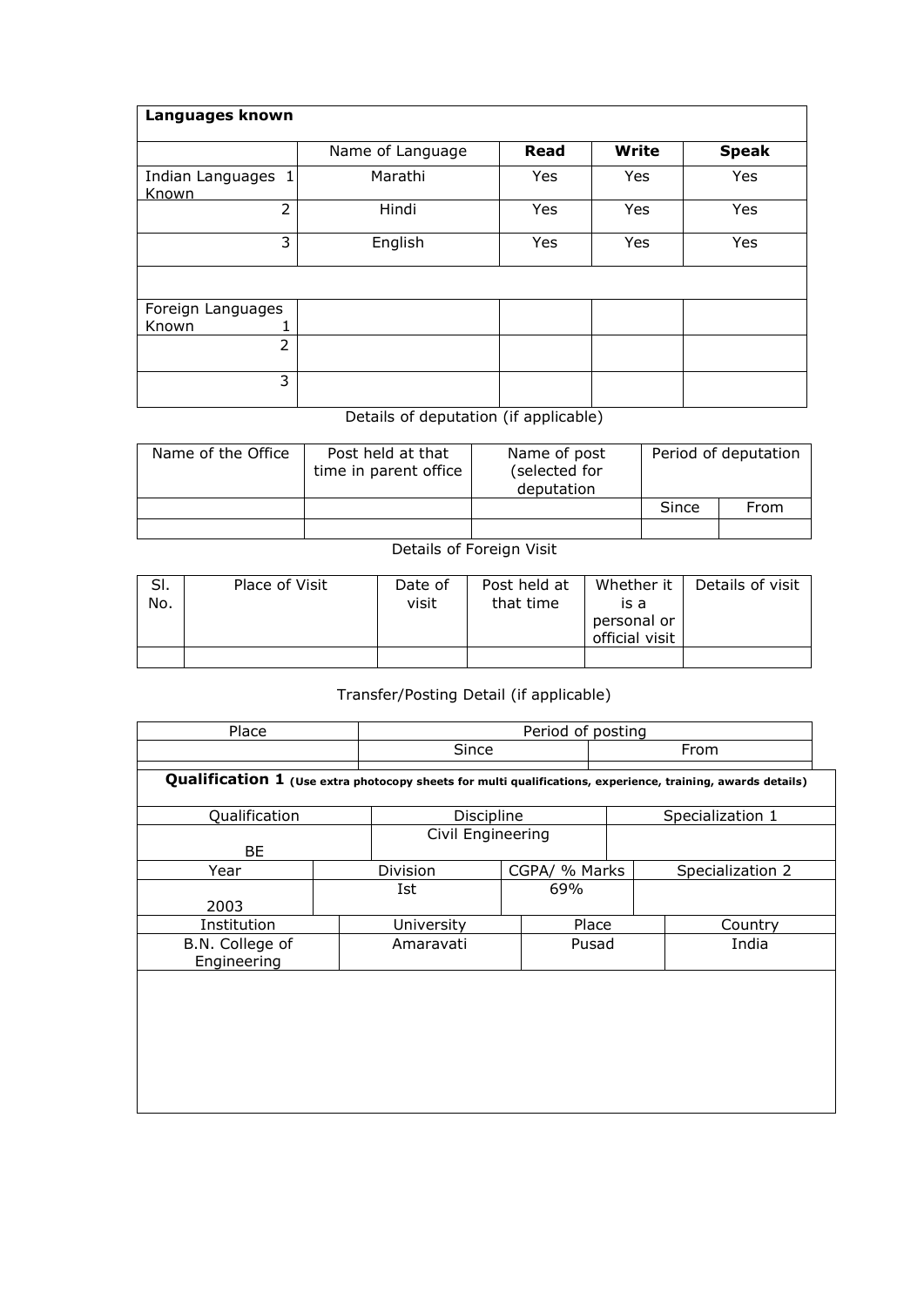| Qualification 2 (Use extra photocopy sheets for multi qualifications, experience, training, awards details) |                               |  |                                  |  |                         |                  |                                               |                  |  |  |
|-------------------------------------------------------------------------------------------------------------|-------------------------------|--|----------------------------------|--|-------------------------|------------------|-----------------------------------------------|------------------|--|--|
| Qualification                                                                                               | Discipline                    |  |                                  |  |                         | Specialization 1 |                                               |                  |  |  |
|                                                                                                             |                               |  | Civil Engineering                |  |                         |                  | <b>Hydraulic Engineering</b>                  |                  |  |  |
| M.Tech                                                                                                      |                               |  |                                  |  |                         |                  |                                               |                  |  |  |
| Year                                                                                                        |                               |  | Division                         |  | CGPA/ % Marks           |                  |                                               | Specialization 2 |  |  |
|                                                                                                             |                               |  | 1 <sup>st</sup> sem: Distinction |  | 9.06                    |                  |                                               |                  |  |  |
| Persuing as date                                                                                            |                               |  | 2 <sup>nd</sup> sem: Distinction |  | 9.06                    |                  |                                               |                  |  |  |
|                                                                                                             |                               |  | 3 <sup>rd</sup> sem: Distinction |  | 9.48                    |                  |                                               |                  |  |  |
| Institution                                                                                                 |                               |  | University                       |  | Place                   |                  |                                               | Country          |  |  |
| bvducoe                                                                                                     |                               |  | Bharati Vidyapeeth               |  | Pune                    |                  |                                               | India            |  |  |
| <b>Experience 1</b>                                                                                         |                               |  |                                  |  |                         |                  |                                               |                  |  |  |
| Type of Posting                                                                                             |                               |  |                                  |  |                         | Level            |                                               |                  |  |  |
| Permanent                                                                                                   |                               |  |                                  |  |                         | Group B          |                                               |                  |  |  |
| Designation                                                                                                 |                               |  |                                  |  | <b>Present Position</b> |                  |                                               |                  |  |  |
| Research Assistant                                                                                          |                               |  |                                  |  | Research Assistant      |                  |                                               |                  |  |  |
| Ministry                                                                                                    |                               |  |                                  |  |                         | Department       |                                               |                  |  |  |
| Ministry of Water Resources,                                                                                |                               |  |                                  |  |                         |                  | Mathematical Modelling in Coastal Engineering |                  |  |  |
| River Development and Ganga                                                                                 |                               |  |                                  |  |                         |                  |                                               |                  |  |  |
| Rejuvenation                                                                                                |                               |  |                                  |  |                         |                  |                                               |                  |  |  |
| Office                                                                                                      |                               |  |                                  |  |                         | Place            |                                               |                  |  |  |
| Central Water and Power                                                                                     |                               |  |                                  |  |                         |                  | Khadakwasla, Pune - 411024                    |                  |  |  |
| Research Station                                                                                            |                               |  |                                  |  |                         |                  |                                               |                  |  |  |
| Experience Subject                                                                                          |                               |  | Period of Posting                |  |                         |                  |                                               |                  |  |  |
|                                                                                                             |                               |  | Minor                            |  |                         |                  | From<br>To                                    |                  |  |  |
| Major                                                                                                       | <b>Mathematical Modelling</b> |  |                                  |  | 12.09.2011              |                  |                                               |                  |  |  |
| Coastal Engineering                                                                                         |                               |  |                                  |  |                         | Till date        |                                               |                  |  |  |
| <b>Experience 2</b>                                                                                         |                               |  |                                  |  |                         |                  |                                               |                  |  |  |
| Type of Posting                                                                                             |                               |  |                                  |  |                         | Level            |                                               |                  |  |  |
| Permanent                                                                                                   |                               |  |                                  |  |                         |                  |                                               |                  |  |  |
| Designation                                                                                                 |                               |  |                                  |  | <b>Present Position</b> |                  |                                               |                  |  |  |
| <b>Estimation Engineer</b>                                                                                  |                               |  |                                  |  |                         |                  |                                               |                  |  |  |
| Ministry                                                                                                    |                               |  |                                  |  |                         | Department       |                                               |                  |  |  |
|                                                                                                             |                               |  |                                  |  | <b>Mittal Brothers</b>  |                  |                                               |                  |  |  |
| Office                                                                                                      |                               |  | Place                            |  |                         |                  |                                               |                  |  |  |
| Quantsoft India Pvt. Ltd.                                                                                   |                               |  | Jangali Maharaaj Road Pune       |  |                         |                  |                                               |                  |  |  |
| Experience Subject                                                                                          |                               |  | Period of Posting                |  |                         |                  |                                               |                  |  |  |
| Major                                                                                                       |                               |  | Minor                            |  |                         | From             | To                                            |                  |  |  |
| Civill Engineering                                                                                          |                               |  | Estimation                       |  |                         |                  | 1.06.2010                                     | 31.07.2011       |  |  |
| <b>Experience 3</b>                                                                                         |                               |  |                                  |  |                         |                  |                                               |                  |  |  |
| Type of Posting                                                                                             |                               |  | Level                            |  |                         |                  |                                               |                  |  |  |
| Permanent                                                                                                   |                               |  |                                  |  |                         |                  |                                               |                  |  |  |
| Designation                                                                                                 |                               |  | <b>Present Position</b>          |  |                         |                  |                                               |                  |  |  |
| Design Engineer                                                                                             |                               |  |                                  |  |                         |                  |                                               |                  |  |  |
| Ministry                                                                                                    | Department                    |  |                                  |  |                         |                  |                                               |                  |  |  |
|                                                                                                             |                               |  |                                  |  |                         |                  |                                               |                  |  |  |
| Office                                                                                                      | Place                         |  |                                  |  |                         |                  |                                               |                  |  |  |
| S.Maker                                                                                                     | Navi Mumbai                   |  |                                  |  |                         |                  |                                               |                  |  |  |
| <b>Experience Subject</b>                                                                                   | Period of Posting             |  |                                  |  |                         |                  |                                               |                  |  |  |
| Major                                                                                                       |                               |  | Minor                            |  |                         | From             | To                                            |                  |  |  |
| Civill Engineering                                                                                          |                               |  | 31.05.2007<br>Surveying          |  |                         |                  | 18.09.2010                                    |                  |  |  |
| <b>Experience 4</b>                                                                                         |                               |  |                                  |  |                         |                  |                                               |                  |  |  |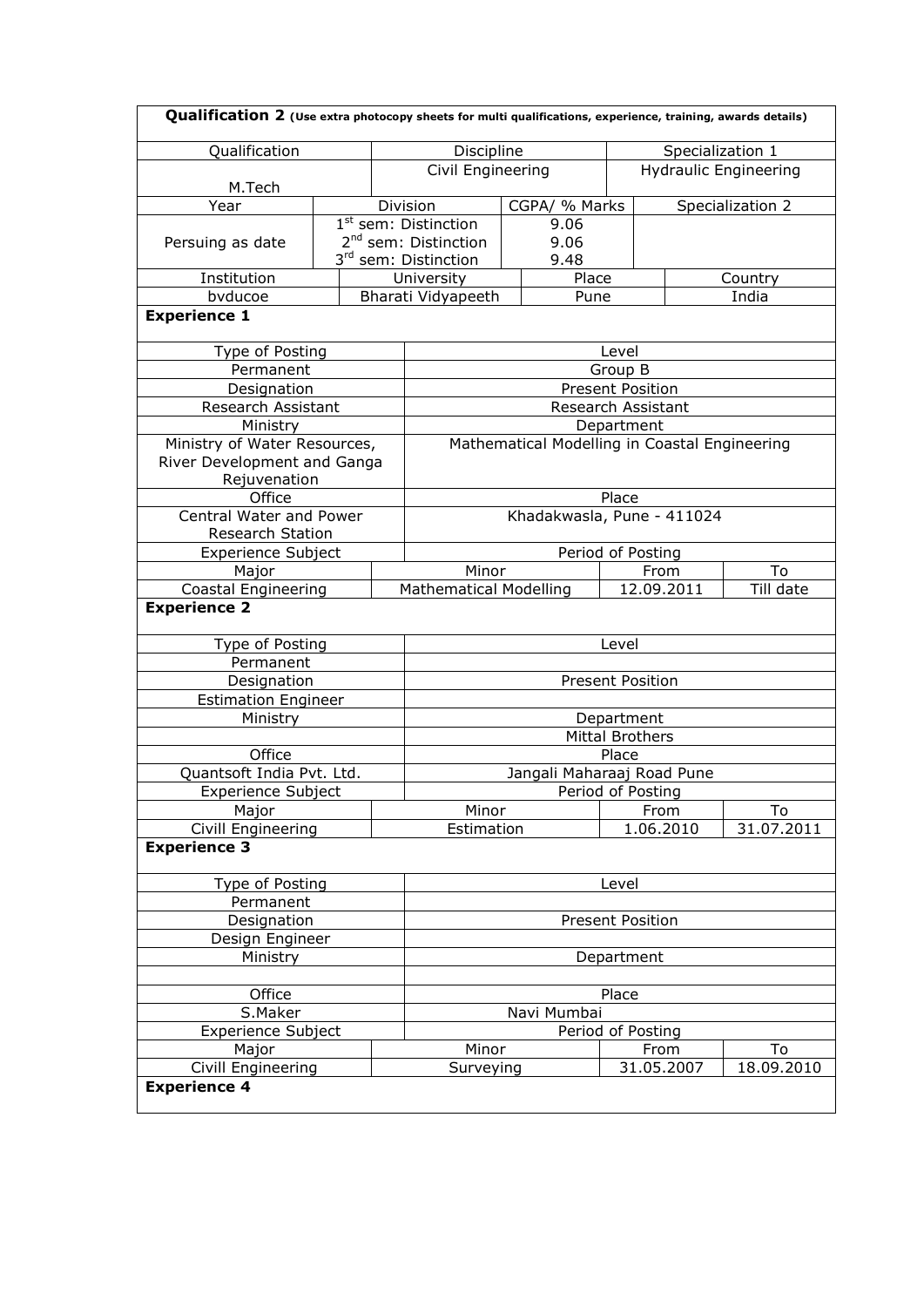| Type of Posting                                                                               |             |                       |                           | Level          |                     |                     |  |                                 |                      |                                  |  |  |  |
|-----------------------------------------------------------------------------------------------|-------------|-----------------------|---------------------------|----------------|---------------------|---------------------|--|---------------------------------|----------------------|----------------------------------|--|--|--|
| Temporary                                                                                     |             |                       |                           |                |                     |                     |  |                                 |                      |                                  |  |  |  |
| Designation                                                                                   |             |                       |                           |                | Present Position    |                     |  |                                 |                      |                                  |  |  |  |
| Jr. Engineer                                                                                  |             |                       |                           |                |                     |                     |  |                                 |                      |                                  |  |  |  |
|                                                                                               | Ministry    |                       |                           | Department     |                     |                     |  |                                 |                      |                                  |  |  |  |
|                                                                                               |             |                       |                           | Jilha Parishad |                     |                     |  |                                 |                      |                                  |  |  |  |
|                                                                                               | Office      |                       |                           | Place          |                     |                     |  |                                 |                      |                                  |  |  |  |
| Panchayat Samiti                                                                              |             |                       |                           |                | Washim              |                     |  |                                 |                      |                                  |  |  |  |
| <b>Experience Subject</b>                                                                     |             |                       |                           |                |                     |                     |  | Period of Posting               |                      |                                  |  |  |  |
| Major                                                                                         |             |                       |                           |                | Minor               |                     |  | From                            |                      | To                               |  |  |  |
| Civill Engineering                                                                            |             |                       |                           |                | Civill Engineering  |                     |  | 17.09.2005                      |                      | 31.08.2006                       |  |  |  |
| <b>Experience 5</b>                                                                           |             |                       |                           |                |                     |                     |  |                                 |                      |                                  |  |  |  |
| Type of Posting                                                                               |             |                       |                           |                |                     |                     |  | Level                           |                      |                                  |  |  |  |
|                                                                                               | Permanent   |                       |                           |                |                     |                     |  |                                 |                      |                                  |  |  |  |
|                                                                                               | Designation |                       |                           |                |                     |                     |  | <b>Present Position</b>         |                      |                                  |  |  |  |
| Consultant Engineer                                                                           |             |                       |                           |                |                     |                     |  |                                 |                      |                                  |  |  |  |
|                                                                                               | Ministry    |                       |                           |                |                     |                     |  | Department                      |                      |                                  |  |  |  |
|                                                                                               |             |                       |                           |                |                     |                     |  |                                 |                      |                                  |  |  |  |
|                                                                                               | Office      |                       |                           |                |                     |                     |  | Place                           |                      |                                  |  |  |  |
|                                                                                               | Sharangdhar |                       |                           |                |                     |                     |  | BAlaji Complex Washim           |                      |                                  |  |  |  |
| <b>Experience Subject</b>                                                                     |             |                       |                           |                |                     |                     |  | Period of Posting               |                      |                                  |  |  |  |
| Major                                                                                         |             |                       |                           |                | Minor               |                     |  | From                            |                      | To                               |  |  |  |
| Civill Engineering                                                                            |             |                       |                           |                | Construction        |                     |  | 1.09.2003                       |                      | 30.06.2005                       |  |  |  |
| Note:-Refer the Annexure to fill above Major, Minor Subjects and below given training subject |             |                       |                           |                |                     |                     |  |                                 |                      |                                  |  |  |  |
| (minimum 1 week & above)                                                                      |             |                       |                           |                |                     |                     |  |                                 |                      |                                  |  |  |  |
| Training 1                                                                                    |             |                       |                           |                |                     |                     |  |                                 |                      |                                  |  |  |  |
| <b>Training Year</b><br><b>Training Name</b>                                                  |             |                       |                           |                |                     |                     |  | <b>Training Subject</b>         |                      |                                  |  |  |  |
| MIKE by DHI                                                                                   |             |                       |                           |                |                     |                     |  |                                 |                      | Training course on LITPACK       |  |  |  |
| 2014                                                                                          |             |                       |                           |                |                     |                     |  |                                 |                      |                                  |  |  |  |
| Level                                                                                         |             | Institute Name, Place | Field Visit Country       |                |                     |                     |  |                                 |                      | Field Visit Place (within India) |  |  |  |
|                                                                                               |             | DHI, New Dheli        |                           |                |                     |                     |  |                                 |                      | Pune                             |  |  |  |
|                                                                                               |             |                       |                           |                |                     |                     |  |                                 |                      |                                  |  |  |  |
| Sponsoring Authority                                                                          |             | Period of Training    |                           |                |                     |                     |  | Duration                        |                      | Result                           |  |  |  |
|                                                                                               |             | From                  |                           |                | To                  |                     |  | in Weeks)                       |                      | Qualified                        |  |  |  |
| CWPRS, Pune                                                                                   |             | 6/10/2014             |                           |                | 10/10/2014          |                     |  | one                             |                      |                                  |  |  |  |
| Training 2                                                                                    |             |                       |                           |                |                     |                     |  |                                 |                      |                                  |  |  |  |
| <b>Training Year</b>                                                                          |             |                       | <b>Training Name</b>      |                |                     |                     |  | <b>Training Subject</b>         |                      |                                  |  |  |  |
|                                                                                               |             |                       | <b>Induction Training</b> |                |                     |                     |  | Overview of activities in CWPRS |                      |                                  |  |  |  |
| 2012                                                                                          |             |                       |                           |                |                     |                     |  |                                 |                      |                                  |  |  |  |
| Level                                                                                         |             |                       | Institute Name, Place     |                |                     | Field Visit Country |  |                                 |                      | Field Visit Place (within India) |  |  |  |
|                                                                                               |             | CWPRS, Pune           |                           |                |                     |                     |  |                                 |                      | Pune                             |  |  |  |
|                                                                                               |             |                       |                           |                |                     |                     |  |                                 |                      |                                  |  |  |  |
| Sponsoring Authority                                                                          |             |                       |                           |                | Period of Training  |                     |  | Duration                        |                      | Result                           |  |  |  |
|                                                                                               |             | From                  |                           |                | To                  |                     |  | in Weeks)                       |                      | Qualified                        |  |  |  |
| CWPRS, Pune                                                                                   |             | 25/06/2012            |                           |                | 01/07/2012          |                     |  | one                             |                      |                                  |  |  |  |
| Training 3                                                                                    |             |                       |                           |                |                     |                     |  |                                 |                      |                                  |  |  |  |
| <b>Training Year</b><br><b>Training Name</b>                                                  |             |                       |                           |                |                     |                     |  | <b>Training Subject</b>         |                      |                                  |  |  |  |
| MIKE By DHI                                                                                   |             |                       |                           |                |                     |                     |  |                                 |                      |                                  |  |  |  |
| 2012                                                                                          |             |                       |                           |                |                     |                     |  |                                 | <b>MIKE Software</b> |                                  |  |  |  |
| Level                                                                                         |             | Institute Name, Place |                           |                | Field Visit Country |                     |  |                                 |                      | Field Visit Place (within India) |  |  |  |
|                                                                                               |             | DHI, New Dheli        |                           |                |                     |                     |  |                                 |                      | Pune                             |  |  |  |
|                                                                                               |             |                       |                           |                |                     |                     |  |                                 |                      |                                  |  |  |  |
| Sponsoring Authority                                                                          |             | Period of Training    |                           |                |                     |                     |  | Duration                        |                      | Result                           |  |  |  |
|                                                                                               |             | From                  |                           |                | To                  |                     |  | in Weeks)                       |                      | Qualified                        |  |  |  |
| CWPRS, Pune                                                                                   |             | 5/03/2012             |                           |                | 9/03/2012           | one                 |  |                                 |                      |                                  |  |  |  |
|                                                                                               |             |                       |                           |                |                     |                     |  |                                 |                      |                                  |  |  |  |